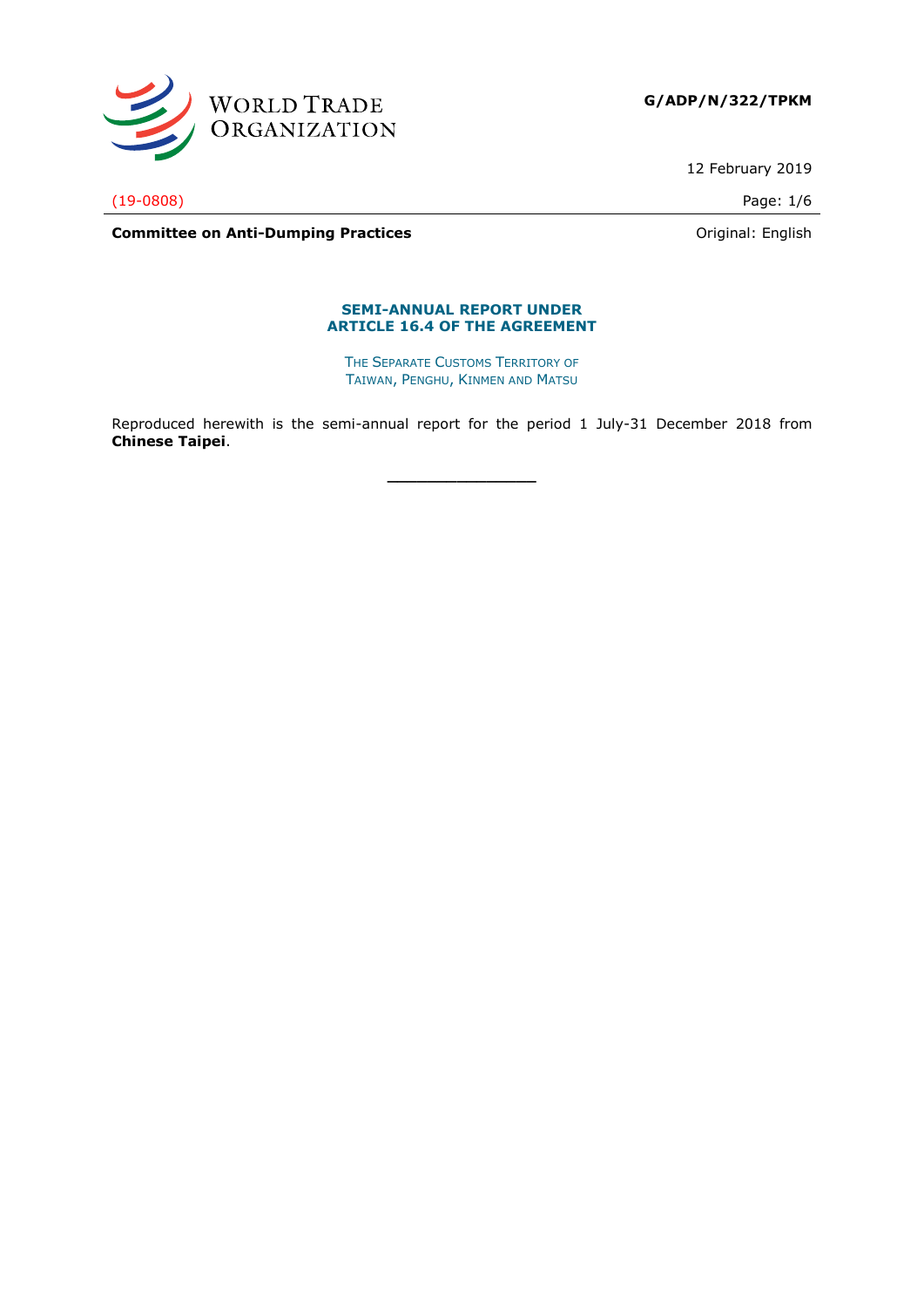#### **SEMI-ANNUAL REPORT OF ANTI-DUMPING ACTIONS<sup>2</sup>**

#### FOR THE PERIOD 1 JULY-31 DECEMBER 2018

# **Original Investigations**

| <b>Country or</b><br>customs | Product                                                                                                                                                                                                                                                                                                                                    | <b>Initiation</b>                                                                         | <b>Provisional</b><br>measures and                                                                                                        | <b>Final measures</b>                                                                                                                     |                                                                                                 | <b>No final</b><br>measures / | <b>Other</b>         | <b>Trade data</b><br>(from published                                                                                       |                                                                                                | <b>Basis for</b><br>normal value              |
|------------------------------|--------------------------------------------------------------------------------------------------------------------------------------------------------------------------------------------------------------------------------------------------------------------------------------------------------------------------------------------|-------------------------------------------------------------------------------------------|-------------------------------------------------------------------------------------------------------------------------------------------|-------------------------------------------------------------------------------------------------------------------------------------------|-------------------------------------------------------------------------------------------------|-------------------------------|----------------------|----------------------------------------------------------------------------------------------------------------------------|------------------------------------------------------------------------------------------------|-----------------------------------------------|
| territory                    |                                                                                                                                                                                                                                                                                                                                            |                                                                                           | preliminary<br>determinations                                                                                                             | <b>Definitive duty</b>                                                                                                                    | <b>Price</b><br>undertaking                                                                     | termination                   |                      | report(s))                                                                                                                 |                                                                                                | determination                                 |
|                              | Description;<br>HS 6-digit category<br>covering<br>investigated<br>product <sup>3</sup> ; ID<br>number; $(*)$ if<br>investigation<br>of $>1$ country                                                                                                                                                                                       | Date; period of<br>investigation<br>(D-dumping;<br>I-injury)                              | Date of duties;<br>range of<br>individual<br>dumping<br>margins; "other"<br>rates; [range of<br>applied rates if<br>different,<br>reason] | Date of duties;<br>range of<br>individual<br>dumping<br>margins; "other"<br>rates; [range of<br>applied rates if<br>different,<br>reason] | Date of<br>application;<br>range of<br>individual<br>dumping<br>margins or<br>minimum<br>prices | Date,<br>Reason               | Date,<br>explanation | Import volume<br>or value<br>(units /<br>currency);<br>product<br>coverage,<br>period, if<br>different from<br>cols. $2/3$ | Import<br>volume as %<br>of apparent<br>domestic<br>consumption<br>or as % of<br>total imports | Codes for all<br>bases used in<br>proceeding; |
| $\mathbf{1}$                 | $\overline{2}$                                                                                                                                                                                                                                                                                                                             | $\overline{\mathbf{3}}$                                                                   | $\overline{\mathbf{4}}$                                                                                                                   | 5.                                                                                                                                        | 6                                                                                               | $\overline{ }$                | 8                    | 9                                                                                                                          | 10                                                                                             | $\overline{11}$                               |
| China                        | Certain carbon cold-<br>rolled steel<br>products;<br>7209.15, 7209.16,<br>7209.17, 7209.18,<br>7209.25, 7209.26,<br>7209.27, 7209.28,<br>7209.90, 7210.70,<br>7210.90, 7211.23,<br>7211.29, 7211.90,<br>7212.40, 7212.50,<br>7212.60, 7225.19,<br>7225.50, 7225.99,<br>7226.19, 7226.92,<br>7226.99;<br>18-0001-CHN<br>Certain flat-rolled | 16.04.2018;<br>$D: 01.2017 -$<br>12.2017<br>$I: 01.01.2015-$<br>31.12.2017<br>16.04.2018; |                                                                                                                                           |                                                                                                                                           |                                                                                                 |                               |                      |                                                                                                                            |                                                                                                |                                               |
|                              | products of stainless<br>steel, hot-rolled;<br>7219.11, 7219.12,<br>7219.13, 7219.14,<br>7219.21, 7219.22,<br>7219.23, 7219.24,<br>7220.11, 7220.12;<br>18-0002-CHN                                                                                                                                                                        | $D: 01.2017 -$<br>12.2017<br>$I: 01.01.2015-$<br>31.12.2017                               |                                                                                                                                           |                                                                                                                                           |                                                                                                 |                               |                      |                                                                                                                            |                                                                                                |                                               |

<sup>&</sup>lt;sup>1</sup> Website address where published reports on investigations are available: <https://eweb.customs.gov.tw/cp.aspx?n=0C371CDB1DCA3BF8&s=FDF63428463757B9>

 $<sup>2</sup>$  All terms and column headings used in this format have the meanings assigned to them in the instructions.</sup>

ł

ب<br>-

 $3$  For reference purposes only.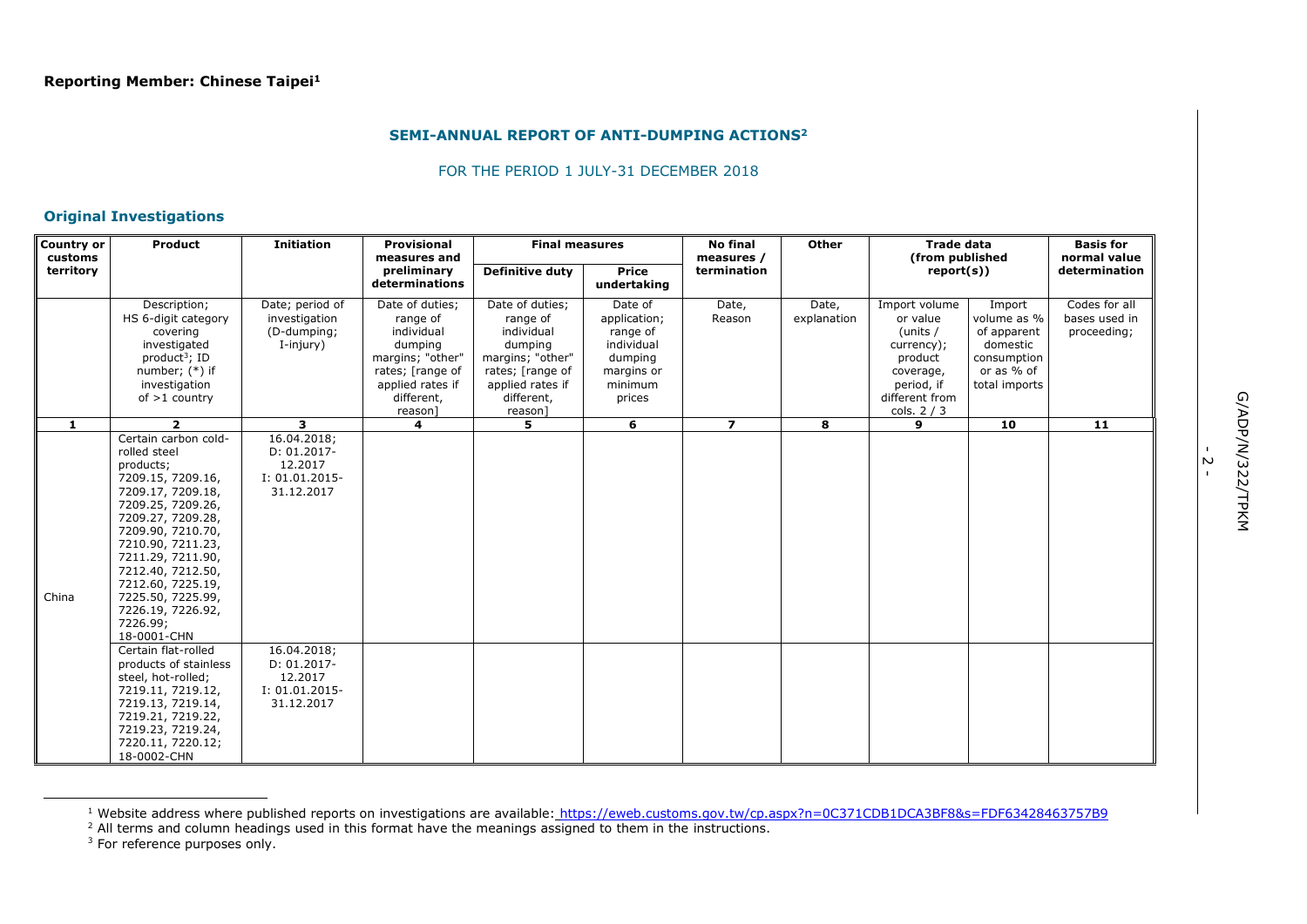# **Reviews / Other subsequent proceedings**

| <b>Country or</b> | Product                           | <b>Initiation</b>       | Preliminary            |                        | <b>Final results</b>   | <b>Revocation</b> | Other (e.g.,  | <b>Trade Data (if available</b> |                      | <b>Basis for</b>            |  |
|-------------------|-----------------------------------|-------------------------|------------------------|------------------------|------------------------|-------------------|---------------|---------------------------------|----------------------|-----------------------------|--|
| customs           |                                   |                         | results /              | <b>Definitive duty</b> | <b>Price</b>           | of                | procedures    | from published report(s)        |                      | normal value                |  |
| territory         |                                   |                         | determination          |                        | undertaking            | <b>Measures</b>   | not affecting | on proceeding)                  |                      | determination               |  |
|                   |                                   |                         |                        |                        |                        |                   | the duty      |                                 |                      |                             |  |
|                   |                                   |                         |                        |                        |                        |                   | level)        |                                 |                      |                             |  |
|                   | Description;                      | Date, Type of           | Effective date;        | Effective date,        | Effective date;        | Date,             | Date,         | Import volume                   | Import               | Codes for all               |  |
|                   | HS 6-digit<br>category covering   | Review or<br>Procedure  | range of<br>individual | range of<br>individual | range of<br>individual | Reason            | explanation   | or value<br>(units/currenc      | volume as<br>$%$ of  | bases used in<br>proceeding |  |
|                   | investigated                      | (code), Period          | dumping                | dumping                |                        |                   |               | y; product                      |                      |                             |  |
|                   | product;                          | Covered                 | margins; "other"       | margins; "other"       | dumping<br>margins or  |                   |               | coverage,                       | apparent<br>domestic |                             |  |
|                   | ID number; $(*)$ if               |                         | rates; [range of       | rates; [range of       | minimum prices;        |                   |               | period, if                      | consumption          |                             |  |
|                   | investigation of                  |                         | applied rates if       | applied rates if       | or other               |                   |               | different from                  | or as % of           |                             |  |
|                   | >1 country                        |                         | different,             | different,             | outcome (code)         |                   |               | cols. $2/3$                     | total imports        |                             |  |
|                   |                                   |                         | reason]                | reason]                |                        |                   |               |                                 |                      |                             |  |
| $\mathbf{1}$      | $\overline{2}$                    | $\overline{\mathbf{3}}$ | 4                      | 5                      | 6                      | $\overline{z}$    | 8             | 9                               | 10                   | 11                          |  |
|                   | Carbon steel plate                | 31.03.2018;             |                        |                        |                        |                   |               |                                 |                      |                             |  |
|                   | $(*)$ ;                           | IR (scope               |                        |                        |                        |                   |               |                                 |                      |                             |  |
| Brazil            | 7208.51, 7208.52,                 | exclusion);             |                        |                        |                        |                   |               |                                 |                      |                             |  |
|                   | 7208.90, 7211.14,                 | I.P.                    |                        |                        |                        |                   |               |                                 |                      |                             |  |
|                   | 7225.40,7226.91;                  |                         |                        |                        |                        |                   |               |                                 |                      |                             |  |
|                   | 16-0002-BRA                       |                         |                        |                        |                        |                   |               |                                 |                      |                             |  |
|                   | Certain footwear;                 | 11.12.2017              |                        |                        |                        |                   |               |                                 |                      |                             |  |
|                   | 6402.20, 6402.91,                 | SNR                     |                        |                        |                        |                   |               |                                 |                      |                             |  |
|                   | 6402.99, 6403.20,                 | D: 01.10.2016-          |                        |                        |                        |                   |               |                                 |                      |                             |  |
|                   | 6403.51, 6403.59,                 | 30.09.2017;             |                        |                        |                        |                   |               |                                 |                      |                             |  |
|                   | 6403.91, 6403.99                  | I: 01.01.2012-          |                        |                        |                        |                   |               |                                 |                      |                             |  |
|                   | 07-0001                           | 31.03.2018              |                        |                        |                        |                   |               |                                 |                      |                             |  |
|                   | Carbon steel plate                | 31.03.2018;             |                        |                        |                        |                   |               |                                 |                      |                             |  |
|                   | $(*)$ ;                           | IR (scope               |                        |                        |                        |                   |               |                                 |                      |                             |  |
|                   | 7208.51, 7208.52,                 | exclusion);             |                        |                        |                        |                   |               |                                 |                      |                             |  |
|                   | 7208.90, 7211.14,                 | I.P.                    |                        |                        |                        |                   |               |                                 |                      |                             |  |
| China             | 7225.40,7226.91;                  |                         |                        |                        |                        |                   |               |                                 |                      |                             |  |
|                   | 16-0002-CHN                       |                         |                        |                        |                        |                   |               |                                 |                      |                             |  |
|                   | Flat-rolled                       | 08.08.2018;             |                        |                        |                        |                   |               |                                 |                      |                             |  |
|                   | products of                       | SNR;                    |                        |                        |                        |                   |               |                                 |                      |                             |  |
|                   | stainless steel,                  | D: 01.07.2017-          |                        |                        |                        |                   |               |                                 |                      |                             |  |
|                   | cold-rolled,                      | 30.06.2018              |                        |                        |                        |                   |               |                                 |                      |                             |  |
|                   | whether in coils or               | $I: 01/01/2013-$        |                        |                        |                        |                   |               |                                 |                      |                             |  |
|                   | sheets $(*)$                      | 31/12/2018              |                        |                        |                        |                   |               |                                 |                      |                             |  |
|                   | 7219.32,7219.33,                  |                         |                        |                        |                        |                   |               |                                 |                      |                             |  |
|                   | 7219.34,7219.35,                  |                         |                        |                        |                        |                   |               |                                 |                      |                             |  |
|                   | 7220.20;                          |                         |                        |                        |                        |                   |               |                                 |                      |                             |  |
|                   | 13-0001-CHN<br>Carbon steel plate | 31.03.2018;             |                        |                        |                        |                   |               |                                 |                      |                             |  |
|                   | $(*)$ ;                           | IR (scope               |                        |                        |                        |                   |               |                                 |                      |                             |  |
|                   | 7208.51, 7208.52,                 | exclusion);             |                        |                        |                        |                   |               |                                 |                      |                             |  |
| India             | 7208.90, 7211.14,                 | I.P.                    |                        |                        |                        |                   |               |                                 |                      |                             |  |
|                   | 7225.40,7226.91;                  |                         |                        |                        |                        |                   |               |                                 |                      |                             |  |
|                   | 16-0002-IND                       |                         |                        |                        |                        |                   |               |                                 |                      |                             |  |

ا<br>سا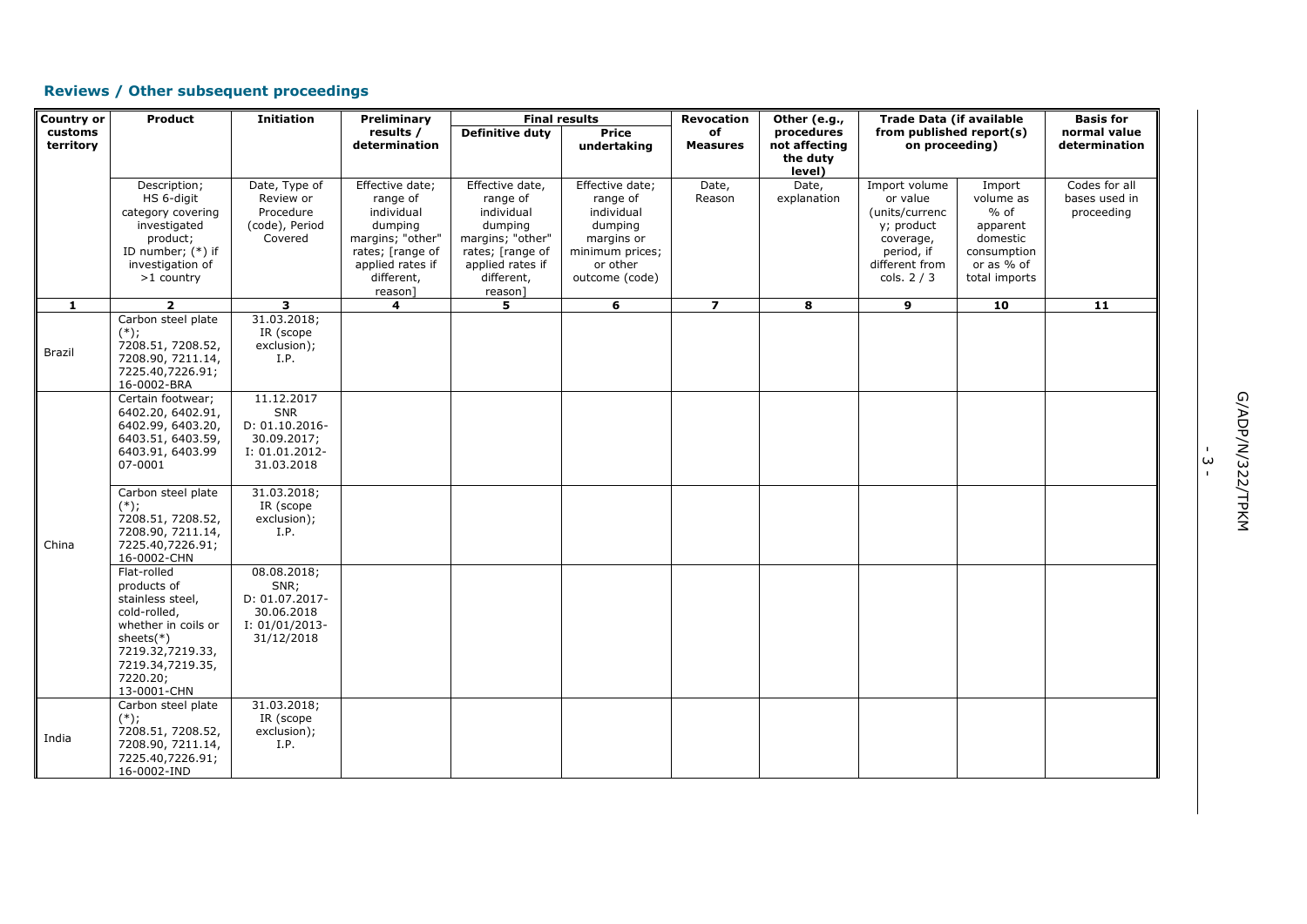| 1                 | $\overline{2}$                                                                                                                                                           | 3                                                                                    | 4 | 5                                        | 6 | $\overline{z}$ | 8 | 9 | 10 | 11 |                                  |                  |
|-------------------|--------------------------------------------------------------------------------------------------------------------------------------------------------------------------|--------------------------------------------------------------------------------------|---|------------------------------------------|---|----------------|---|---|----|----|----------------------------------|------------------|
| Indonesia         | Carbon steel plate<br>$(*)$ ;<br>7208.51, 7208.52,<br>7208.90, 7211.14,<br>7225.40,7226.91;<br>16-0002-IDN                                                               | 31.03.2018;<br>IR (scope<br>exclusion);<br>I.P.                                      |   |                                          |   |                |   |   |    |    |                                  |                  |
|                   | Carbon steel plate<br>$(*)$ ;<br>7208.51, 7208.52,<br>7208.90, 7211.14,<br>7225.40,7226.91<br>16-0002-KOR                                                                | 31.03.2018;<br>IR (scope<br>exclusion);<br>I.P.                                      |   |                                          |   |                |   |   |    |    |                                  |                  |
| Korea,<br>Rep. of | Flat-rolled<br>products of<br>stainless steel,<br>cold-rolled,<br>whether in coils or<br>sheets $(*)$<br>7219.32,7219.33,<br>7219.34,7219.35,<br>7220.20;<br>13-0001-KOR | 08.08.2018;<br>SNR;<br>D:01.07.2017-<br>30.06.2018<br>$I: 01/01/2013-$<br>31/12/2018 |   |                                          |   |                |   |   |    |    |                                  |                  |
| Ukraine           | Carbon steel plate<br>$(*)$ ;<br>7208.51, 7208.52,<br>7208.90, 7211.14,<br>7225.40,7226.91<br>16-0002-UKR                                                                | 31.03.2018;<br>IR (scope<br>exclusion);<br>I.P.                                      |   |                                          |   |                |   |   |    |    |                                  |                  |
|                   | Carbon steel<br>plate;<br>7208.51, 7208.52,<br>7208.90, 7211.14,<br>7225.40,7226.91<br>16-0002-UKR                                                                       | 31.01.2018;<br>IR (dumping<br>margin);<br>D:01.10.2016-<br>30.09.2017                |   | P: 17.08.2018<br>C: 20.08.2018<br>49.29% |   |                |   |   |    | FA | $\blacktriangle$<br>$\mathbf{L}$ | G/ADP/N/322/TPKM |

CF – Information not provided for reasons of confidentiality CV

- n/a not available P
- LDR Lesser duty C
- SNR Sunset review
- IR Interim review
- EXP Measure expired without review
- HMP Home market price
- TMP Third country price
- NME Non -Market Economy
- FA use of Facts Available
- Constructed value
- Publication date
- Date of commencement of duty collection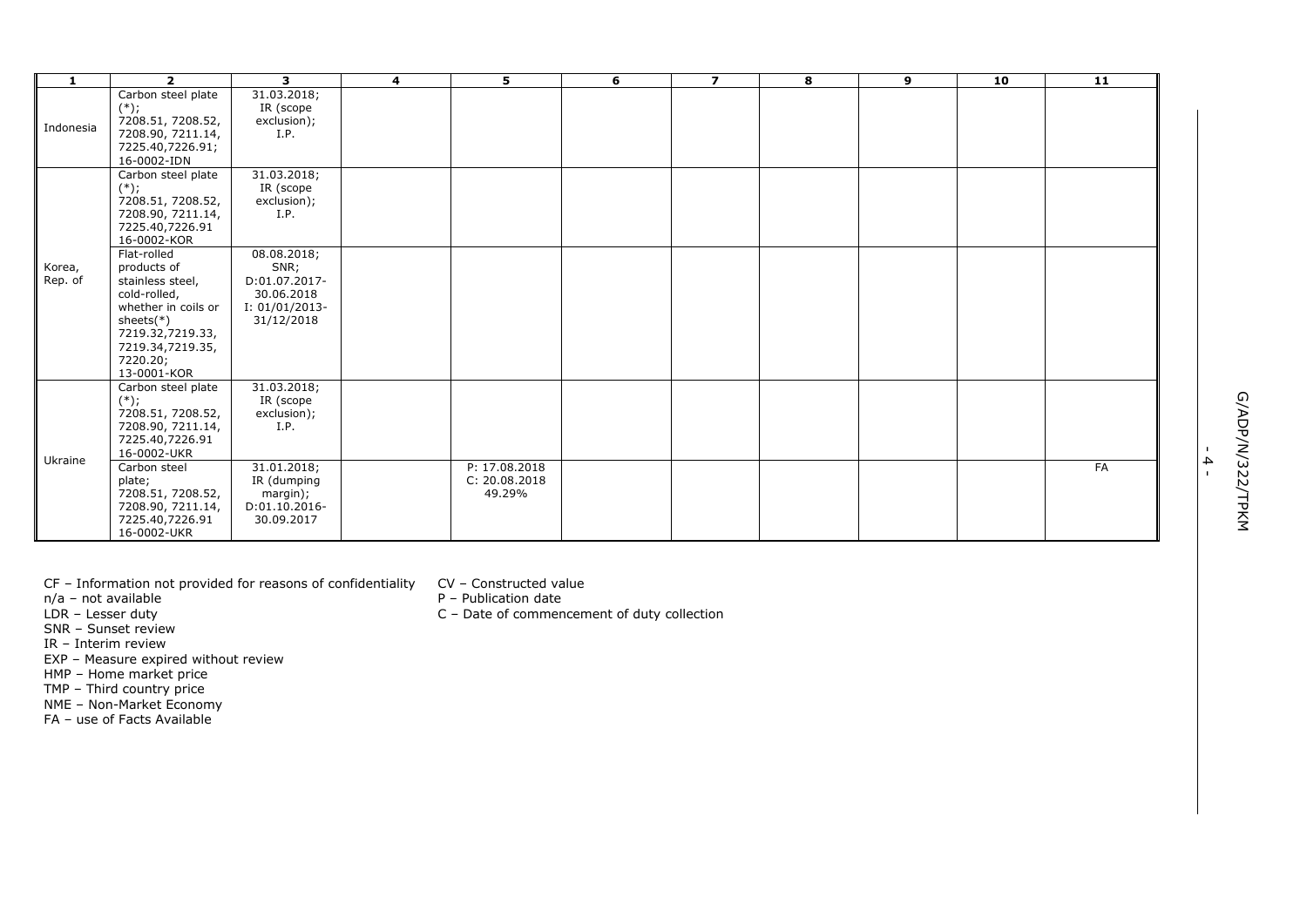# G/ADP/N/322/TPKM

# - 5 -

#### **ANNEXES**

## DEFINITIVE ANTI-DUMPING MEASURES IN FORCE AS OF 31 DECEMBER 2018

| Country/<br><b>Customs</b><br><b>Territory</b> | Product, investigation<br><b>ID</b> number                                                                    | Measure(s)   | Date of original<br>imposition;<br>publication reference | Date(s) of<br>extension;<br>publication<br>reference(s)                                                         |
|------------------------------------------------|---------------------------------------------------------------------------------------------------------------|--------------|----------------------------------------------------------|-----------------------------------------------------------------------------------------------------------------|
| <b>Brazil</b>                                  | Carbon steel plate (*);<br>16-0002-BRA                                                                        | Duties       | 22.08.2016;<br>(20.02.2017<br>Gazette, 1061003661)       |                                                                                                                 |
|                                                | Toweling products<br>06-0001                                                                                  | Duties       | 01.06.2006;<br>(19.09.2006<br>Gazette, 09505505100)      | 20.12.2011;<br>(19.12.2011<br>Gazette,<br>10005922250)<br>21.12.2017;<br>(20.12.2017<br>Gazette,<br>1061027368) |
|                                                |                                                                                                               | Undertaking  | 19.09.2006;<br>(19.09.2006<br>Gazette, 09505505100)      | 20.12.2011;<br>(19.12.2011<br>Gazette,<br>10005922250)                                                          |
|                                                | Certain footwear<br>07-0001                                                                                   | Duties       | 16.03.2007;<br>(12.07.2007<br>Gazette, 09605503710)      | 13.12.2012;<br>(13.12.2012)<br>Gazette,<br>10105538220)                                                         |
|                                                |                                                                                                               | Undertakings | 16.03.2007;<br>(12.07.2007<br>Gazette, 09605503710)      | 22.04.2013;<br>(17.04.2013)<br>Gazette,<br>1021008347)                                                          |
| China                                          | Benzoyl peroxide (BPO)<br>09-0001                                                                             | Duties       | 20.05.2010;<br>(01.10.2010<br>Gazette, 09905908550)      | 14.03.2016;<br>(14.03.2016<br>Gazette,<br>1051005381)                                                           |
|                                                | Portland cement type I,<br>II and its clinker<br>10-0002                                                      | Duties       | 30.05.2011<br>(19.10.2011<br>Gazette, 10005909280)       | 20.02.2017;<br>(20.02.2017<br>Gazette,<br>1061003663)                                                           |
|                                                | Flat-rolled products of<br>stainless steel, cold-<br>rolled, whether in coils or                              | Duties       | 15.08.2013;<br>(05.03.2014)<br>Gazette, 1031004626)      |                                                                                                                 |
|                                                | sheets $(*)$<br>13-0001-CHN                                                                                   | Undertaking  | 15.08.2013;<br>(05.03.2014)<br>Gazette, 1031004626)      |                                                                                                                 |
|                                                | Certain flat-rolled steel<br>products, plated or<br>coated with zinc or<br>zinc-alloys $(*)$ ;<br>16-0001-CHN | Duties       | 22.08.2016;<br>(20.02.2017<br>Gazette, 1061003664)       |                                                                                                                 |
|                                                | Carbon steel plate (*);<br>16-0002-CHN                                                                        | Duties       | 22.08.2016;<br>(20.02.2017<br>Gazette, 1061003661)       |                                                                                                                 |
|                                                |                                                                                                               | Undertaking  | 22.08.2016;<br>(20.02.2017<br>Gazette, 1061003661)       |                                                                                                                 |
| India                                          | Carbon steel plate (*);<br>16-0002-IND                                                                        | Duties       | 22.08.2016;<br>(20.02.2017<br>Gazette, 1061003661)       |                                                                                                                 |
| Indonesia                                      | Carbon steel plate (*);<br>16-0002-IDN                                                                        | Duties       | 22.08.2016;<br>(20.02.2017<br>Gazette, 1061003661)       |                                                                                                                 |